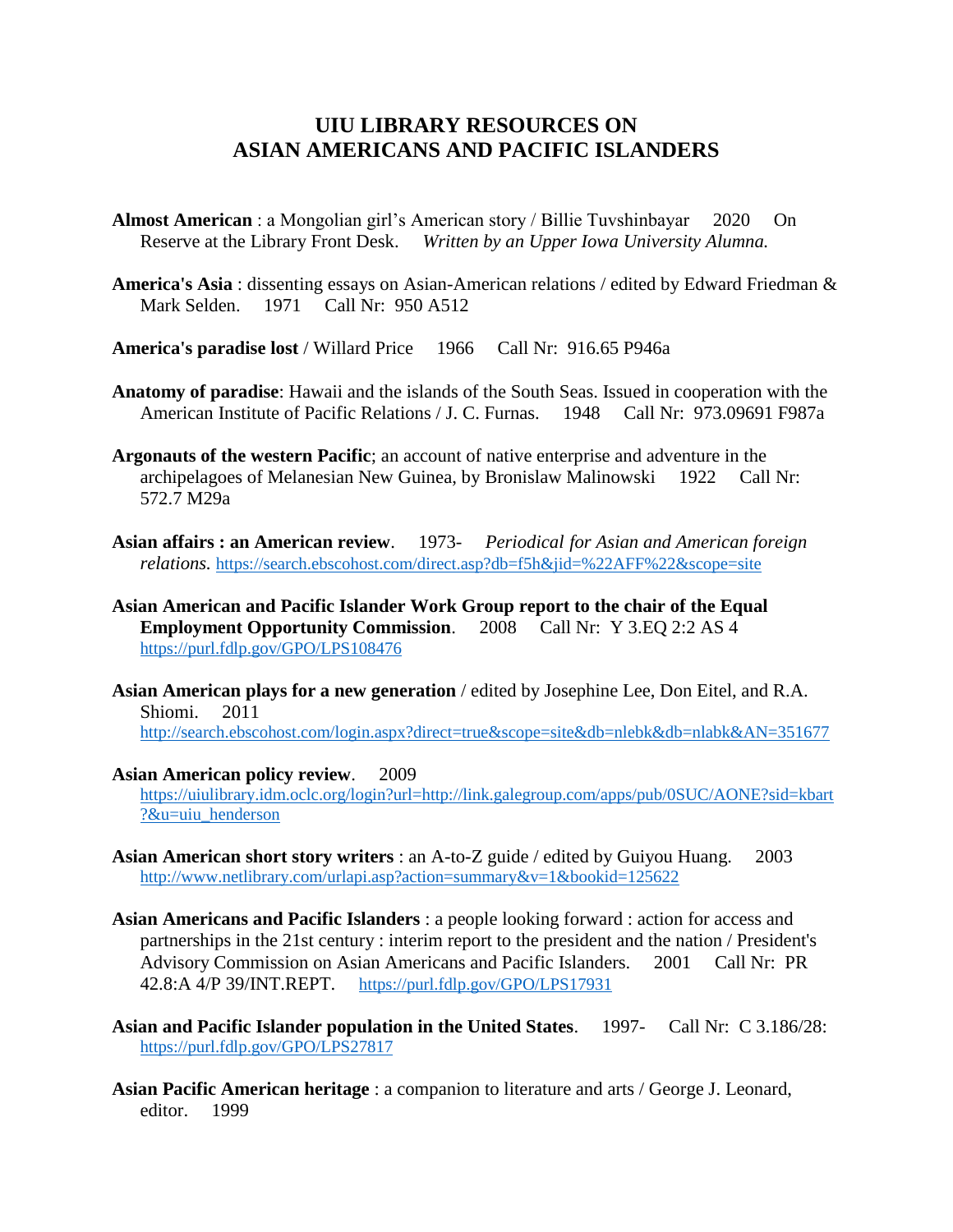[https://uiulibrary.idm.oclc.org/login?url=http://search.ebscohost.com/login.aspx?direct=true&scope=s](https://uiulibrary.idm.oclc.org/login?url=http://search.ebscohost.com/login.aspx?direct=true&scope=site&db=nlebk&AN=38881) [ite&db=nlebk&AN=38881](https://uiulibrary.idm.oclc.org/login?url=http://search.ebscohost.com/login.aspx?direct=true&scope=site&db=nlebk&AN=38881)

- **Asian Pacific Americans in the United States Navy**. 2011 Call Nr: D 221.2:AS 4/3 <https://purl.fdlp.gov/GPO/gpo23815>
- **Asian refugees in America** : narratives of escape and adaptation / Eleanor Herz Swent ; foreword by Judy Yung. 2011 Call Nr: 305.906914095 S974a
- **Asian voices** : Asian and Asian American health educators speak out / edited by Lin Zhan. 1999 [https://uiulibrary.idm.oclc.org/login?url=http://search.ebscohost.com/login.aspx?direct=true&scope=s](https://uiulibrary.idm.oclc.org/login?url=http://search.ebscohost.com/login.aspx?direct=true&scope=site&db=nlebk&AN=25837) [ite&db=nlebk&AN=25837](https://uiulibrary.idm.oclc.org/login?url=http://search.ebscohost.com/login.aspx?direct=true&scope=site&db=nlebk&AN=25837)
- **Asian-American cultures in the U.S.A.** [videorecording] / the Board of Governors Universities in cooperation with Governors State University ; a production of Communications Services. 1993 Call Nr: VHS 305.895 A832
- **Asian-American labor force in the recovery**. 2011 Call Nr: L 1.2:AS 4 <https://purl.fdlp.gov/GPO/gpo10845>
- **Asian-American writers** / Allison Amend. 2010 <http://search.ebscohost.com/login.aspx?direct=true&scope=site&db=nlebk&db=nlabk&AN=322339>
- **Asian-Americans**: psychological perspectives. Ed. by Stanley Sue [and] Nathaniel N. Wagner. 1973 Call Nr: 155.8495073 S944a
- **Asian/American** : historical crossings of a racial frontier / David Palumbo-Liu. 1999 [https://uiulibrary.idm.oclc.org/login?url=http://search.ebscohost.com/login.aspx?direct=true&scope=s](https://uiulibrary.idm.oclc.org/login?url=http://search.ebscohost.com/login.aspx?direct=true&scope=site&db=nlebk&AN=6667) [ite&db=nlebk&AN=6667](https://uiulibrary.idm.oclc.org/login?url=http://search.ebscohost.com/login.aspx?direct=true&scope=site&db=nlebk&AN=6667)
- **Austronesian soundscapes** : performing arts in Oceania and Southeast Asia / edited by Birgit Abels. 2011 <http://search.ebscohost.com/login.aspx?direct=true&scope=site&db=nlebk&db=nlabk&AN=361709>
- **Blue jasmine** / Kashmira Sheth. 2006 Call Nr: jF S554b *"When twelve-year-old Seema moves to Iowa City with her parents and younger sister, she leaves friends and family behind in her native India but gradually begins to feel at home in her new country."*
- **Chinese America, history and perspectives**. 2001-2008 [https://uiulibrary.idm.oclc.org/login?url=http://link.galegroup.com/apps/pub/0JAK/AONE?sid=kbart?](https://uiulibrary.idm.oclc.org/login?url=http://link.galegroup.com/apps/pub/0JAK/AONE?sid=kbart?&u=uiu_henderson) [&u=uiu\\_henderson](https://uiulibrary.idm.oclc.org/login?url=http://link.galegroup.com/apps/pub/0JAK/AONE?sid=kbart?&u=uiu_henderson)
- **Civil rights issues of Asian and Pacific Americans** : myths and realities : May 8-9, 1979, Washington, D.C., a consultation / sponsored by the United States Commission on Civil Rights. 1980 Call Nr: CR 1.2:AS 4/3 <https://purl.fdlp.gov/GPO/gpo93507>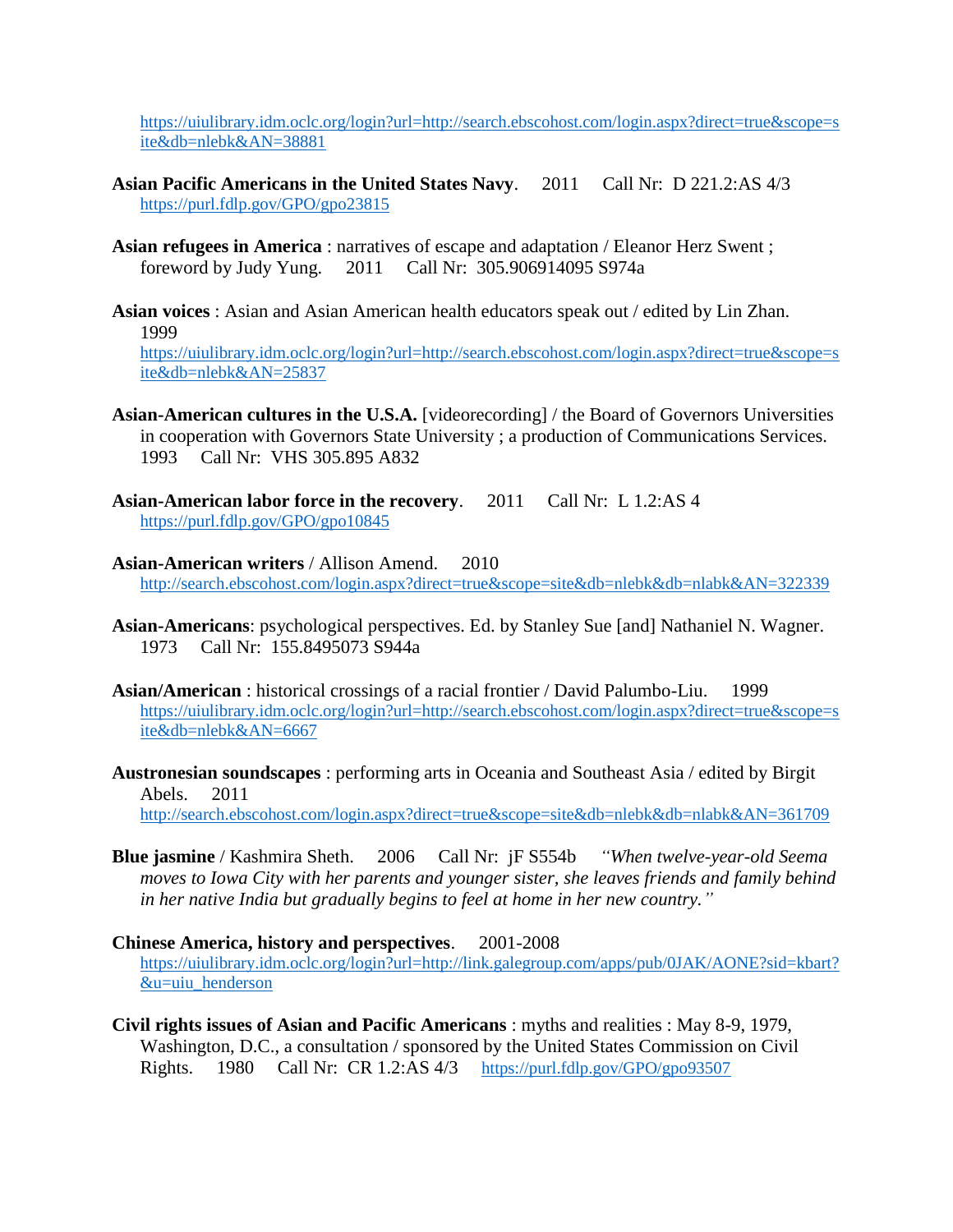**Claiming the oriental gateway** : prewar Seattle and Japanese America / Shelley Sang-Hee Lee. 2011

<http://search.ebscohost.com/login.aspx?direct=true&scope=site&db=nlebk&db=nlabk&AN=326109>

- **Closing the gate**: race, politics, and the Chinese Exclusion Act / Andrew Gyory. 1998 <http://www.netlibrary.com/urlapi.asp?action=summary&v=1&bookid=47820>
- **Coral island**: a tale of the Pacific Ocean / R.M. Ballantyne. 199u Call Nr: j808.068 [https://uiulibrary.idm.oclc.org/login?url=http://search.ebscohost.com/login.aspx?direct=true&scope=s](https://uiulibrary.idm.oclc.org/login?url=http://search.ebscohost.com/login.aspx?direct=true&scope=site&db=nlebk&AN=1069400) [ite&db=nlebk&AN=1069400](https://uiulibrary.idm.oclc.org/login?url=http://search.ebscohost.com/login.aspx?direct=true&scope=site&db=nlebk&AN=1069400)
- **Country profile. Pacific Islands--Fiji, New Caledonia, Samoa, Solomon Islands, Tonga, Vanuatu.** 2000-2008 [https://uiulibrary.idm.oclc.org/login?url=http://link.galegroup.com/apps/pub/0KMF/AONE?sid=kbart](https://uiulibrary.idm.oclc.org/login?url=http://link.galegroup.com/apps/pub/0KMF/AONE?sid=kbart?&u=uiu_henderson) [?&u=uiu\\_henderson](https://uiulibrary.idm.oclc.org/login?url=http://link.galegroup.com/apps/pub/0KMF/AONE?sid=kbart?&u=uiu_henderson)
- **Data on Asian/Pacific Islander Veterans**. 2000 Call Nr: VA 1.2:2002019472 <https://purl.fdlp.gov/GPO/LPS20158>
- **Desi talk.** 2013- *Newspaper in New York for East Indians* <https://search.ebscohost.com/direct.asp?db=n5h&jid=%22G96I%22&scope=site>
- **Diaspora literature and visual culture** : Asia in flight / Sheng-mei Ma. 2011 <http://search.ebscohost.com/login.aspx?direct=true&scope=site&db=nlebk&db=nlabk&AN=346344>
- **Disoriented** : Asian Americans, law, and the nation-state / Robert S. Chang. 1999 <http://search.ebscohost.com/login.aspx?direct=true&scope=site&db=nlebk&db=nlabk&AN=346344>
- **Distinguished Asian Americans** : a biographical dictionary / edited by Hyung-chan Kim ; contributing editors, Dorothy Cordova [and others]. 1999 <http://www.netlibrary.com/urlapi.asp?action=summary&v=1&bookid=68062>
- **Empty place** : poetry, space, and being among the Foi of Papua New Guinea / James F. Weiner. 1991

[https://uiulibrary.idm.oclc.org/login?url=http://search.ebscohost.com/login.aspx?direct=true&scope=s](https://uiulibrary.idm.oclc.org/login?url=http://search.ebscohost.com/login.aspx?direct=true&scope=site&db=nlebk&AN=23143) [ite&db=nlebk&AN=23143](https://uiulibrary.idm.oclc.org/login?url=http://search.ebscohost.com/login.aspx?direct=true&scope=site&db=nlebk&AN=23143)

- **English language proficiency assessment in the Pacific Region** / prepared by Don Burger, Rodrigo Mauricio, Jennifer Ryan. 2007 Call Nr: ED 1.617:2007-014 <https://purl.fdlp.gov/GPO/LPS92486>
- **Epidemiologic profile 2010** : Asians and Native Hawaiians and other Pacific Islanders. 2012 Call Nr: HE 20.7302:AS 4 <https://purl.fdlp.gov/GPO/gpo36023>
- **Ethnic routes to becoming American** : Indian immigrants and the cultures of citizenship / Sharmila Rudrappa. 2004 <http://www.netlibrary.com/urlapi.asp?action=summary&v=1&bookid=119847>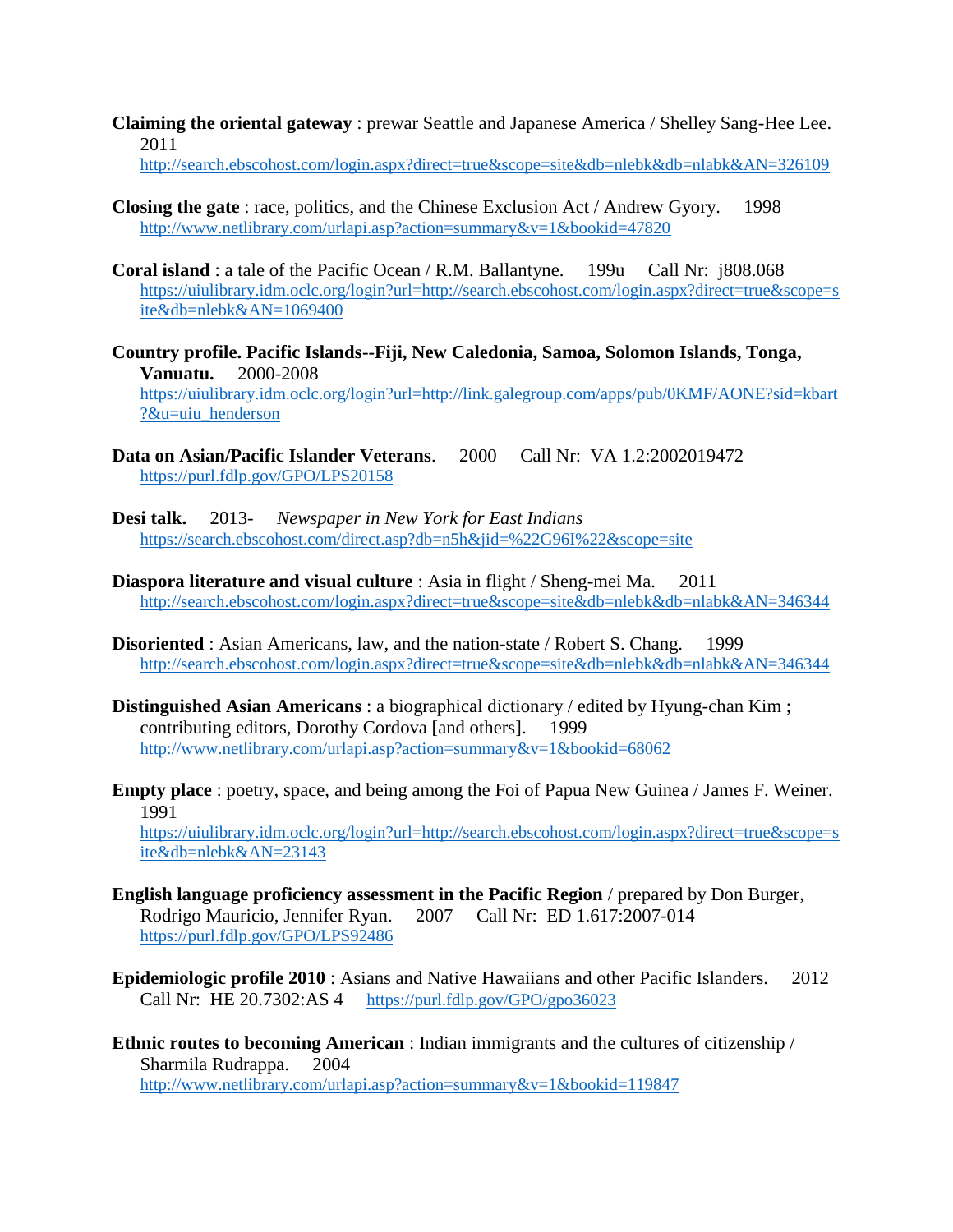- **Guide to federal agency resources** : promoting a healthy, vibrant Asian American and Pacific Islander community. 2011 Call Nr: PREX 1.2:AS 4 <https://purl.fdlp.gov/GPO/gpo18866>
- **Health care access and utilization among native Hawaiian and Pacific Islander persons in the United States, 2014** : data from the Native Hawaiian and Pacific Islander National Health Interview Survey. 2017 Call Nr: HE 20.6209:3/41 <https://purl.fdlp.gov/GPO/gpo116373>
- **Hmong studies journal**. 2005-2017 *Journal for Hmong Americans* [https://uiulibrary.idm.oclc.org/login?url=http://link.galegroup.com/apps/pub/3BQA/AONE?sid=kbart](https://uiulibrary.idm.oclc.org/login?url=http://link.galegroup.com/apps/pub/3BQA/AONE?sid=kbart?&u=uiu_henderson) [?&u=uiu\\_henderson](https://uiulibrary.idm.oclc.org/login?url=http://link.galegroup.com/apps/pub/3BQA/AONE?sid=kbart?&u=uiu_henderson)
- **How to be South Asian in America** : narratives of ambivalence and belonging / Anupama Jain. 2011 <http://search.ebscohost.com/login.aspx?direct=true&scope=site&db=nlebk&db=nlabk&AN=351675>
- **In search of equality** : the Chinese struggle against discrimination in nineteenth-century America / Charles J. McClain. 1994 <http://www.netlibrary.com/urlapi.asp?action=summary&v=1&bookid=21285>
- **India-west.** 2009- *California newspaper for East Indians* <https://search.ebscohost.com/direct.asp?db=n5h&jid=%2291LI%22&scope=site>
- **International business etiquette**. Asia & the Pacific Rim : what you need to know to conduct business abroad with charm and savvy / by Ann Marie Sabath. 1999 <http://www.netlibrary.com/urlapi.asp?action=summary&v=1&bookid=25107>
- **Island edge of America** : a political history of Hawai'i / Tom Coffman. 2003 <http://www.netlibrary.com/urlapi.asp?action=summary&v=1&bookid=100385>
- **Island nights' entertainment**s / by Robert Louis Stevenson. 199u [https://uiulibrary.idm.oclc.org/login?url=http://search.ebscohost.com/login.aspx?direct=true&scope=s](https://uiulibrary.idm.oclc.org/login?url=http://search.ebscohost.com/login.aspx?direct=true&scope=site&db=nlebk&AN=1085679) [ite&db=nlebk&AN=1085679](https://uiulibrary.idm.oclc.org/login?url=http://search.ebscohost.com/login.aspx?direct=true&scope=site&db=nlebk&AN=1085679)
- **Island peoples of the western Pacific, Micronesia and Melanesia**, by herbert W. Krieger ... 1993- Call Nr: 996 K89i

**Islands of the Pacific / by Daniel Hawthorne**. 1943 Call Nr: 919.604 D184i **Japanese conspiracy** : the Oahu sugar strike of 1920 / Masayo Umezawa Duus ; translated by Beth Cary and adapted by Peter Duus. 1999 *A community of sugar cane workers from Japan strike for a wage increase in 1920 Oahu, Hawaii.* [https://uiulibrary.idm.oclc.org/login?url=http://search.ebscohost.com/login.aspx?direct=true](https://uiulibrary.idm.oclc.org/login?url=http://search.ebscohost.com/login.aspx?direct=true&scope=site&db=nlebk&AN=41624) [&scope=site&db=nlebk&AN=41624](https://uiulibrary.idm.oclc.org/login?url=http://search.ebscohost.com/login.aspx?direct=true&scope=site&db=nlebk&AN=41624) 

**Journal of Pacific history.** 1993 *<https://search.ebscohost.com/direct.asp?db=afh&jid=%22PHI%22&scope=site>*

**Joy Luck Club / Amy Tan.** 2006 Call Nr: 813.54 T161j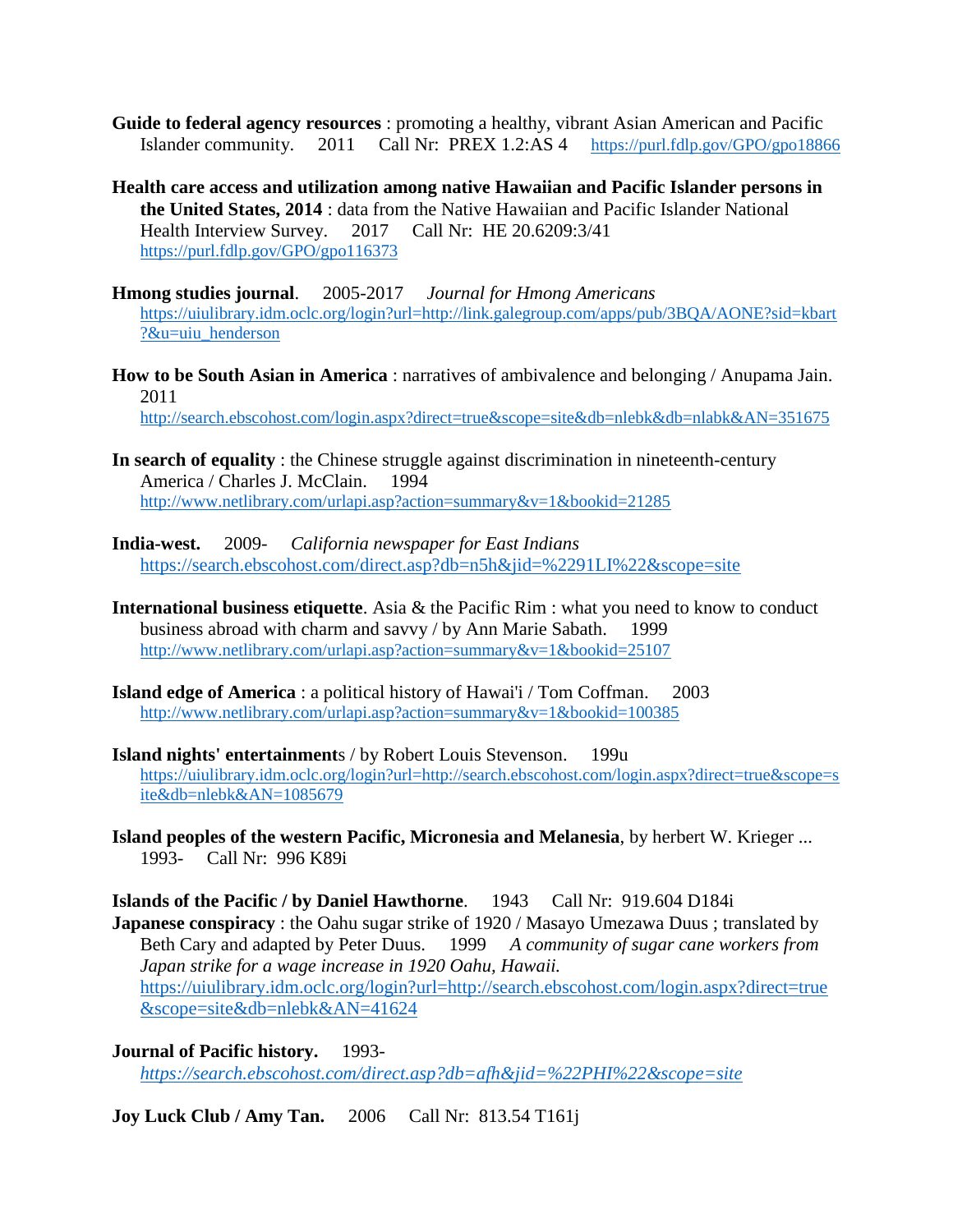**Malaysia** / Keat Gin Ooi. 1999

[https://uiulibrary.idm.oclc.org/login?url=http://search.ebscohost.com/login.aspx?direct=true&scope=s](https://uiulibrary.idm.oclc.org/login?url=http://search.ebscohost.com/login.aspx?direct=true&scope=site&db=nlebk&AN=41550) [ite&db=nlebk&AN=41550](https://uiulibrary.idm.oclc.org/login?url=http://search.ebscohost.com/login.aspx?direct=true&scope=site&db=nlebk&AN=41550)

**Malaysia.** Country profile. 200u <https://purl.fdlp.gov/GPO/LPS86303>

- **Modeling citizenship** : Jewish and Asian American writing / Cathy J. Schlund-Vials. 2011 <http://search.ebscohost.com/login.aspx?direct=true&scope=site&db=nlebk&db=nlabk&AN=351685>
- **Monitored peril** : Asian Americans and the politics of TV representation / Darrell Y. Hamamoto. 1994 <http://www.netlibrary.com/urlapi.asp?action=summary&v=1&bookid=56537>
- **My trouble is my English** : Asian students and the American dream / Danling Fu ; foreword by Donald H. Graves. 1995 Call Nr: 428.007 F949m
- **News India-times**. 2011- *New York newspaper for East Indians* <https://search.ebscohost.com/direct.asp?db=n5h&jid=%2210GN%22&scope=site>
- **Oceania.** 1993- <https://search.ebscohost.com/direct.asp?db=afh&jid=%22OCA%22&scope=site>
- **Oceanic art** / Nicholas Thomas. 1995 Call Nr: 709.9 T459o
- **Oriental Americans**, by H. Brett Melendy. 1972 Call Nr: 305.895073 M519o
- **Out of the frying pan** : reflections of a Japanese American / by Bill Hosokawa. 1998 [https://uiulibrary.idm.oclc.org/login?url=http://search.ebscohost.com/login.aspx?direct=true&scope=s](https://uiulibrary.idm.oclc.org/login?url=http://search.ebscohost.com/login.aspx?direct=true&scope=site&db=nlebk&AN=5149) [ite&db=nlebk&AN=5149](https://uiulibrary.idm.oclc.org/login?url=http://search.ebscohost.com/login.aspx?direct=true&scope=site&db=nlebk&AN=5149)
- **Outcast of the islands / Joseph Conrad.** 1996 [https://uiulibrary.idm.oclc.org/login?url=http://search.ebscohost.com/login.aspx?direct=true&scope=s](https://uiulibrary.idm.oclc.org/login?url=http://search.ebscohost.com/login.aspx?direct=true&scope=site&db=nlebk&AN=2011339) [ite&db=nlebk&AN=2011339](https://uiulibrary.idm.oclc.org/login?url=http://search.ebscohost.com/login.aspx?direct=true&scope=site&db=nlebk&AN=2011339)
- **Pacific arts of Polynesia and Micronesia** / Adrienne L. Kaeppler. 2008 Call Nr: 709.96 K11p
- **Pacific Islands Area current developments**. / United States. Natural Resources Conservation Service. Pacific Islands Area. 2006 Call Nr: A 57.81/11-2: <https://purl.fdlp.gov/GPO/LPS96007>
- **Pacific Islands speaking.** Maps and drawings by the author / ,Armstrong Sperry 1955 Call Nr: 990 S751p
- **Pacific Islands year book** / compiler and editor: R.W. Robson. 1944 Call Nr: 996 P667p
- **Paradise for sale** : a parable of nature / Carl N. McDaniel and John M. Gowdy. 2000 [https://uiulibrary.idm.oclc.org/login?url=http://search.ebscohost.com/login.aspx?direct=true&scope=s](https://uiulibrary.idm.oclc.org/login?url=http://search.ebscohost.com/login.aspx?direct=true&scope=site&db=nlebk&AN=41964) [ite&db=nlebk&AN=41964](https://uiulibrary.idm.oclc.org/login?url=http://search.ebscohost.com/login.aspx?direct=true&scope=site&db=nlebk&AN=41964)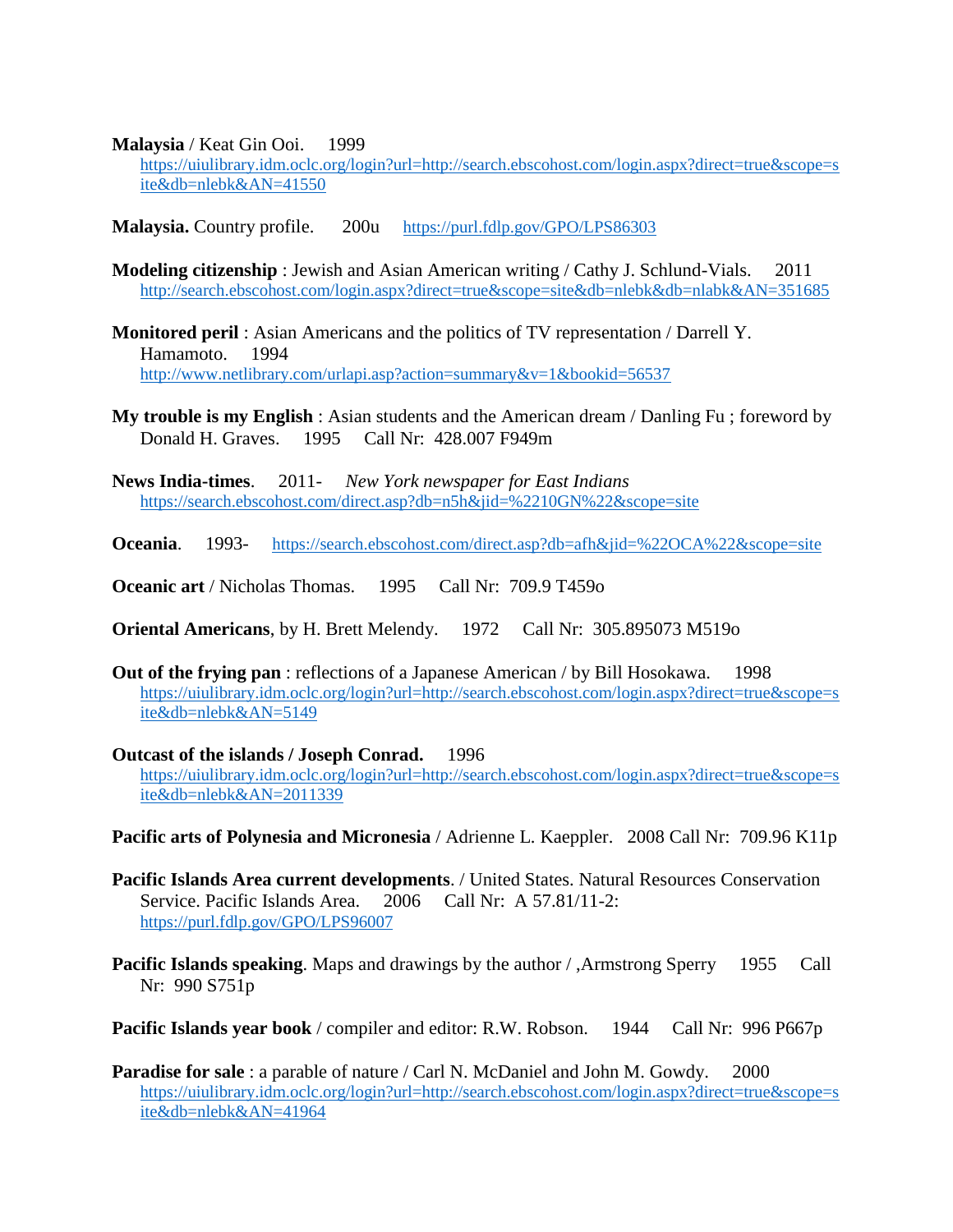**People trade** : Pacific Island laborers and New Caledonia, 1865-1930 / Dorothy Shineberg. 1999

[https://uiulibrary.idm.oclc.org/login?url=http://search.ebscohost.com/login.aspx?direct=true&scope=s](https://uiulibrary.idm.oclc.org/login?url=http://search.ebscohost.com/login.aspx?direct=true&scope=site&db=nlebk&AN=39371) [ite&db=nlebk&AN=39371](https://uiulibrary.idm.oclc.org/login?url=http://search.ebscohost.com/login.aspx?direct=true&scope=site&db=nlebk&AN=39371)

- **Peopling of America**: a synoptic history / compiled by Jason H. Silverman from The Americans all resource materials ; instructive materials by Gail C. Christopher. 1994 Call Nr: 305.800202 P419s
- **Postcolonial Pacific writing** : representations of the body / Michelle Keown. 2005 <http://www.netlibrary.com/urlapi.asp?action=summary&v=1&bookid=110421>
- **Race, rights, and the Asian American experience** / Angelo N. Ancheta. 1998 [https://uiulibrary.idm.oclc.org/login?url=http://search.ebscohost.com/login.aspx?direct=true&scope=s](https://uiulibrary.idm.oclc.org/login?url=http://search.ebscohost.com/login.aspx?direct=true&scope=site&db=nlebk&AN=1828) [ite&db=nlebk&AN=1828](https://uiulibrary.idm.oclc.org/login?url=http://search.ebscohost.com/login.aspx?direct=true&scope=site&db=nlebk&AN=1828)
- **Shipwrecked on Mystery Island** / by Roy Wandelmaier ; illustrated by J. Brian Pinkney. 1985 Call Nr: jF W245s
- **Stories of Maxine Hong Kingston** [videorecording] / WNET/New York, WTTW/Chicago, WTVS/Detroit ; Bill Moyers ; a production of Public Affairs Television, Inc. ; producer, Leslie Clark.. 1994 Call Nr: VHS 813.54 S884
- **Stranger in the mirror** / Allen Say. 1995 Call Nr: Pic S274st
- **Strangers from a different shore** : a history of Asian Americans / Ronald Takaki. 1989 Call Nr: 973.0495 T136s
- **Struggling to be heard** : the unmet needs of Asian Pacific American children / edited by Valerie Ooka Pang, Li-Rong Lilly Cheng. 1998 [https://uiulibrary.idm.oclc.org/login?url=http://search.ebscohost.com/login.aspx?direct=true&scope=s](https://uiulibrary.idm.oclc.org/login?url=http://search.ebscohost.com/login.aspx?direct=true&scope=site&db=nlebk&AN=5566) [ite&db=nlebk&AN=5566](https://uiulibrary.idm.oclc.org/login?url=http://search.ebscohost.com/login.aspx?direct=true&scope=site&db=nlebk&AN=5566)
- **This is all I choose to tell** : history and hybridity in Vietnamese American literature / Isabelle Thuy Pelaud. 2011 <http://search.ebscohost.com/login.aspx?direct=true&scope=site&db=nlebk&db=nlabk&AN=326110>
- **Unaccustomed earth** / Jhumpa Lahiri. 2008 Call Nr: 813.54 L183u *Fiction book about Bengali Americans. Unaccustomed Earth is a collection of short stories which consider the lives of Indian American characters and how they deal with their mixed cultural environment.*
- **Verge**. 2015- *Periodical for and about Asian Americans* [https://uiulibrary.idm.oclc.org/login?url=http://link.galegroup.com/apps/pub/2YHT/AONE?sid=kbart](https://uiulibrary.idm.oclc.org/login?url=http://link.galegroup.com/apps/pub/2YHT/AONE?sid=kbart?&u=uiu_henderson) [?&u=uiu\\_henderson](https://uiulibrary.idm.oclc.org/login?url=http://link.galegroup.com/apps/pub/2YHT/AONE?sid=kbart?&u=uiu_henderson)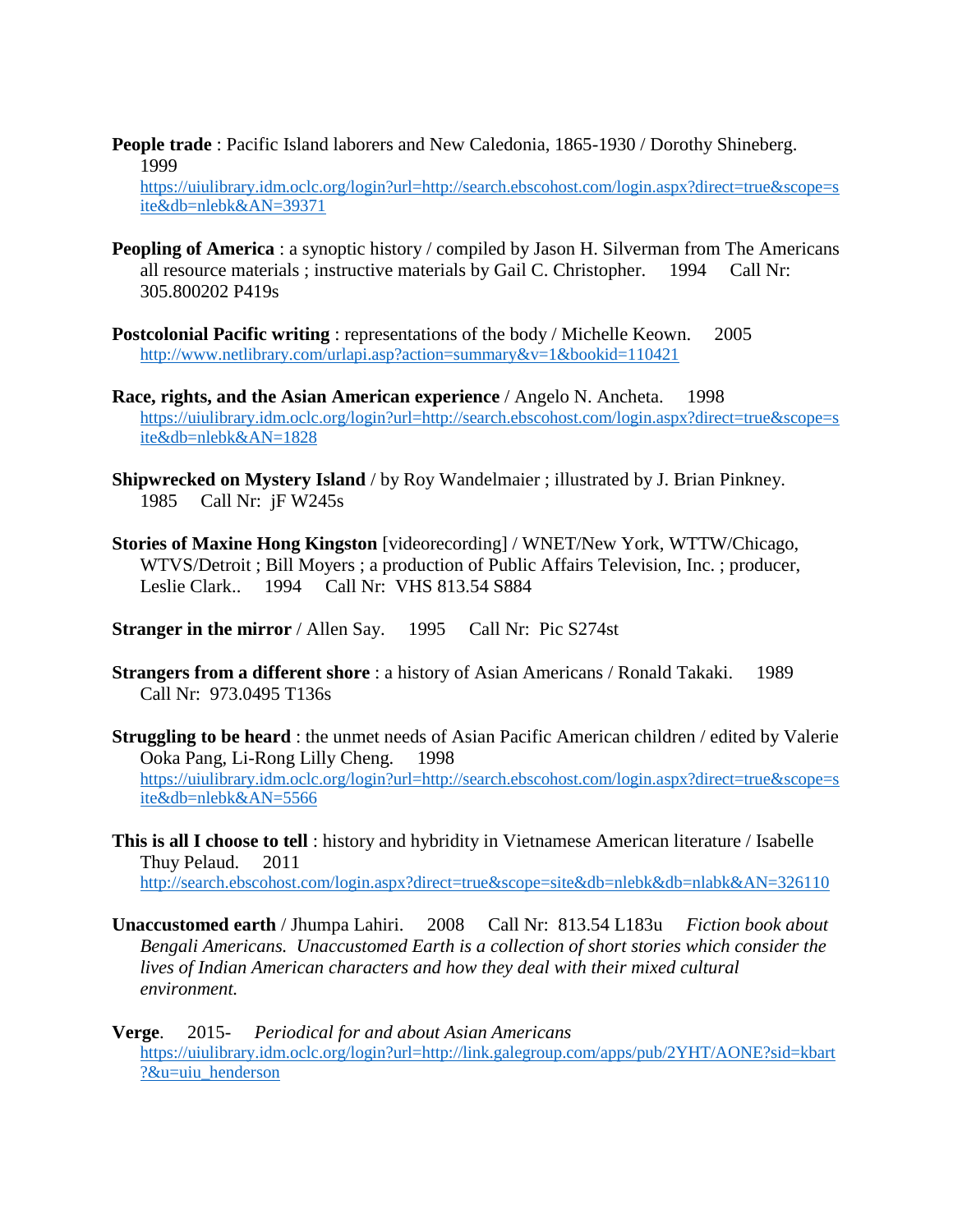**When women rule the court** : gender, race, and Japanese American basketball / Nicole Willms. 2017

[https://uiulibrary.idm.oclc.org/login?url=http://search.ebscohost.com/login.aspx?direct=true&scope=s](https://uiulibrary.idm.oclc.org/login?url=http://search.ebscohost.com/login.aspx?direct=true&scope=site&db=nlebk&AN=1455685) [ite&db=nlebk&AN=1455685](https://uiulibrary.idm.oclc.org/login?url=http://search.ebscohost.com/login.aspx?direct=true&scope=site&db=nlebk&AN=1455685)

- **Winning the future** : a road map for the Asian American and Pacific Islander community. / White House Initiative on Asian Americans & Pacific Islanders (U.S.) 2011 Call Nr: PR 44.8:AS 4/2 <https://purl.fdlp.gov/GPO/gpo7537>
- **Woman warrior**: memoirs of a girlhood among ghosts / Maxine Hong Kingston. 1976 Call Nr: 979.461 K55
- **Women, gender, and families of color**. 2013 [https://uiulibrary.idm.oclc.org/login?url=http://link.galegroup.com/apps/pub/6MXA/AONE?sid=kbar](https://uiulibrary.idm.oclc.org/login?url=http://link.galegroup.com/apps/pub/6MXA/AONE?sid=kbart?&u=uiu_henderson) [t?&u=uiu\\_henderson](https://uiulibrary.idm.oclc.org/login?url=http://link.galegroup.com/apps/pub/6MXA/AONE?sid=kbart?&u=uiu_henderson)
- **You bring the distant near** / Mitali Perkins. 2017 Call Nr: jF P448y 2017 *Fiction book about 5 East Indian American women*
- **Yami of Lan-yu Island**: portrait of a culture in transition / Douglas C. Smith. 2011 Call Nr: 951.249 S645y *History and social life of Lan Island (Taiwan)*

#### **MULTICULTURAL DIVERSITY IN THE UNITED STATES**

*(Titles include sections pertaining to Asian Americans and/or Pacific Islanders)*

- **American multiculturalism in context** : views from at Home and Abroad / edited by Sämi Ludwig. 2017 [https://uiulibrary.idm.oclc.org/login?url=http://search.ebscohost.com/login.aspx?direct=true&scope=s](https://uiulibrary.idm.oclc.org/login?url=http://search.ebscohost.com/login.aspx?direct=true&scope=site&db=nlebk&AN=1483870) [ite&db=nlebk&AN=1483870](https://uiulibrary.idm.oclc.org/login?url=http://search.ebscohost.com/login.aspx?direct=true&scope=site&db=nlebk&AN=1483870)
- **Color of fear** / a film by Lee Mun Wah. 1997 Call Nr: DVD 305.800973 C719
- **Developing cross-cultural competence** : a guide for working with children and their families / edited by Eleanor W. Lynch and Marci J. Hanson. 2004 Call Nr: 362.7086 D489
- **Diversity index** : the alarming truth about diversity in corporate America and what can be done about it / Susan E. Reed. 2011 <http://search.ebscohost.com/login.aspx?direct=true&scope=site&db=nlebk&db=nlabk&AN=388985>
- **Gangs and their tattoos** : identifying gangbangers on the street and in prison / Bill Valentine ; original artwork by Robert Schober. 2000 Call Nr: 364.1066 V145g
- **Immigration in U.S. history** / edited by Carl L. Bankston, III, Danielle Antoinette Hidalgo ; project editor, R. Kent Rasmussen. 2006 Call Nr: 304.87303 I33 *Includes "56 articles about Asian immigrants, including articles specifically on Chinese, Filipino, Hmong,*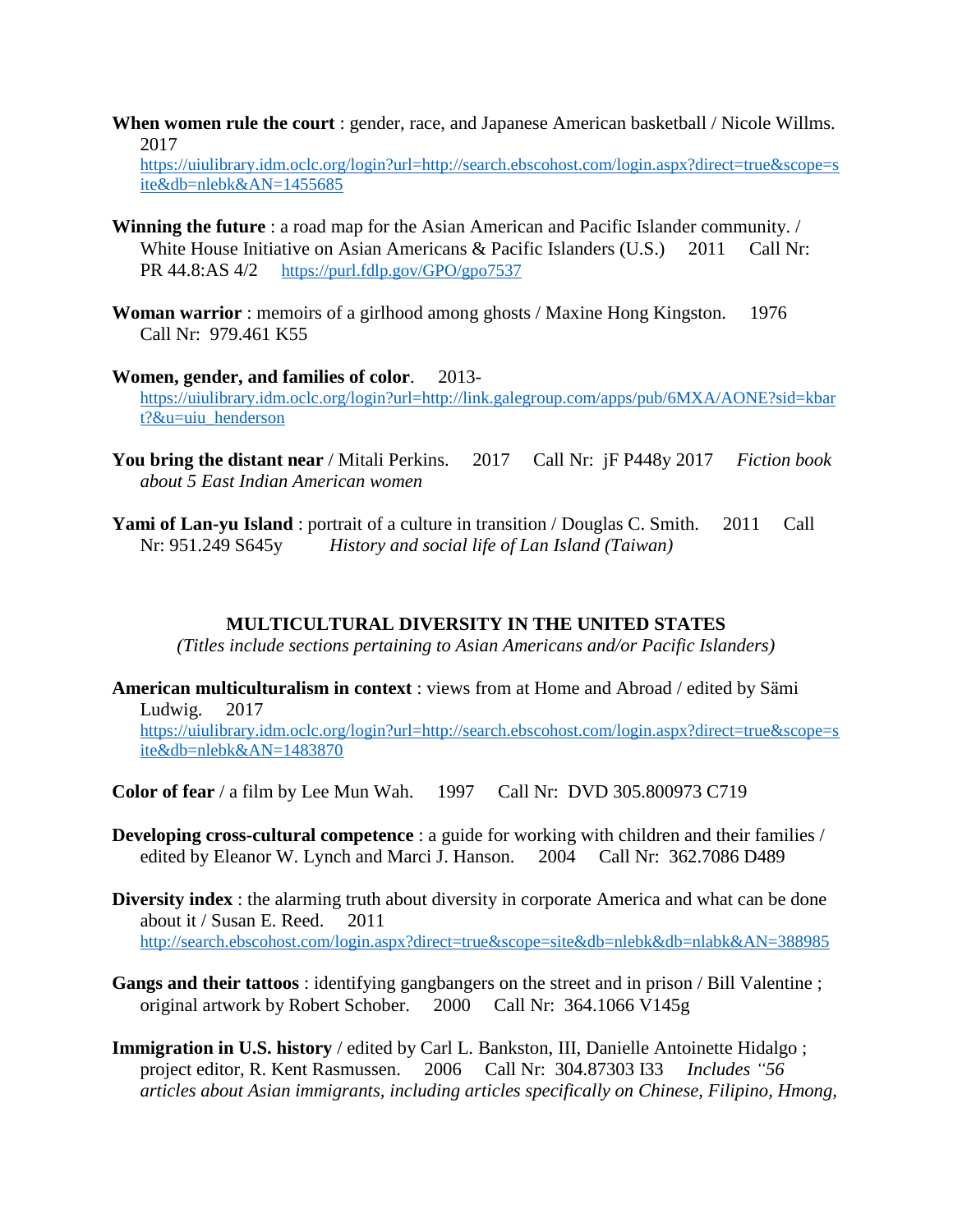*Japanese, Korean, Pacific Islander, South Asian, Southeast Asian, Tibetan, and Vietnamese immigrants."* <http://www.netlibrary.com/urlapi.asp?action=summary&v=1&bookid=156444>

**Inauthentic** : the anxiety over culture and identity / Vincent J. Cheng. 2004 "*Modern and contemporary cultures are increasingly marked by an anxiety over a perceived loss of authentic cultural identity. This book examines globalism and neocolonialism, and what is meant by "authenticity."* 

<http://www.netlibrary.com/urlapi.asp?action=summary&v=1&bookid=122238>

- **Intercultural and multicultural education** : enhancing global interconnectedness / edited by Carl A. Grant and Agostino Portera. 2011 <http://search.ebscohost.com/login.aspx?direct=true&scope=site&db=nlebk&db=nlabk&AN=336472>
- **Multicultural marketing** : selling to a diverse America / Marlene L. Rossman. 1994 [https://uiulibrary.idm.oclc.org/login?url=http://search.ebscohost.com/login.aspx?direct=true&scope=s](https://uiulibrary.idm.oclc.org/login?url=http://search.ebscohost.com/login.aspx?direct=true&scope=site&db=nlebk&AN=3833) [ite&db=nlebk&AN=3833](https://uiulibrary.idm.oclc.org/login?url=http://search.ebscohost.com/login.aspx?direct=true&scope=site&db=nlebk&AN=3833)
- **Multiculturalism in the United States** : a comparative guide to acculturation and ethnicity / edited by John D. Buenker and Lorman A. Ratner. 2005 <http://www.netlibrary.com/urlapi.asp?action=summary&v=1&bookid=152393>
- **Reinventing the melting pot** : the new immigrants and what it means to be American / edited by Tamar Jacoby. 2004 Call Nr: 304.873 R374
- **Using multiethnic literature in the K-8 classroom** / Violet J. Harris [editor]. 1997 Call Nr: 372.64 U85

### **BUSINESS AND GOVERNMENT RELATIONS WITH ASIA AND THE PACIFIC ISLANDS**

- **Central and southwest Asian countries** : trends in U.S. assistance and key economic, governance, and demographic characteristics / United States General Accounting Office. 2003 Call Nr: GA 1.2:GAO-03-634 R <https://purl.fdlp.gov/GPO/LPS37061>
- **Driven by growth** : political change in the Asia-Pacific region / James W. Morley, editor. 1999 [https://uiulibrary.idm.oclc.org/login?url=http://search.ebscohost.com/login.aspx?direct=true&scope=s](https://uiulibrary.idm.oclc.org/login?url=http://search.ebscohost.com/login.aspx?direct=true&scope=site&db=nlebk&AN=24509) [ite&db=nlebk&AN=24509](https://uiulibrary.idm.oclc.org/login?url=http://search.ebscohost.com/login.aspx?direct=true&scope=site&db=nlebk&AN=24509)
- **Dynamics of Asian labour markets** : balancing control and flexibility / edited by John Benson and Ying Zhu. 2011 <http://search.ebscohost.com/login.aspx?direct=true&scope=site&db=nlebk&db=nlabk&AN=358632>
- **Historical dictionary of United States-Southeast Asia relations** / Donald E. Weatherbee. 2008 *The Historical Dictionary of United States-Southeast Asia Relations identifies the key issues, individuals, and events in the history of U.S.-Southeast Asia relations and places them in the context of the complex and dynamic regional strategic, political, and economic*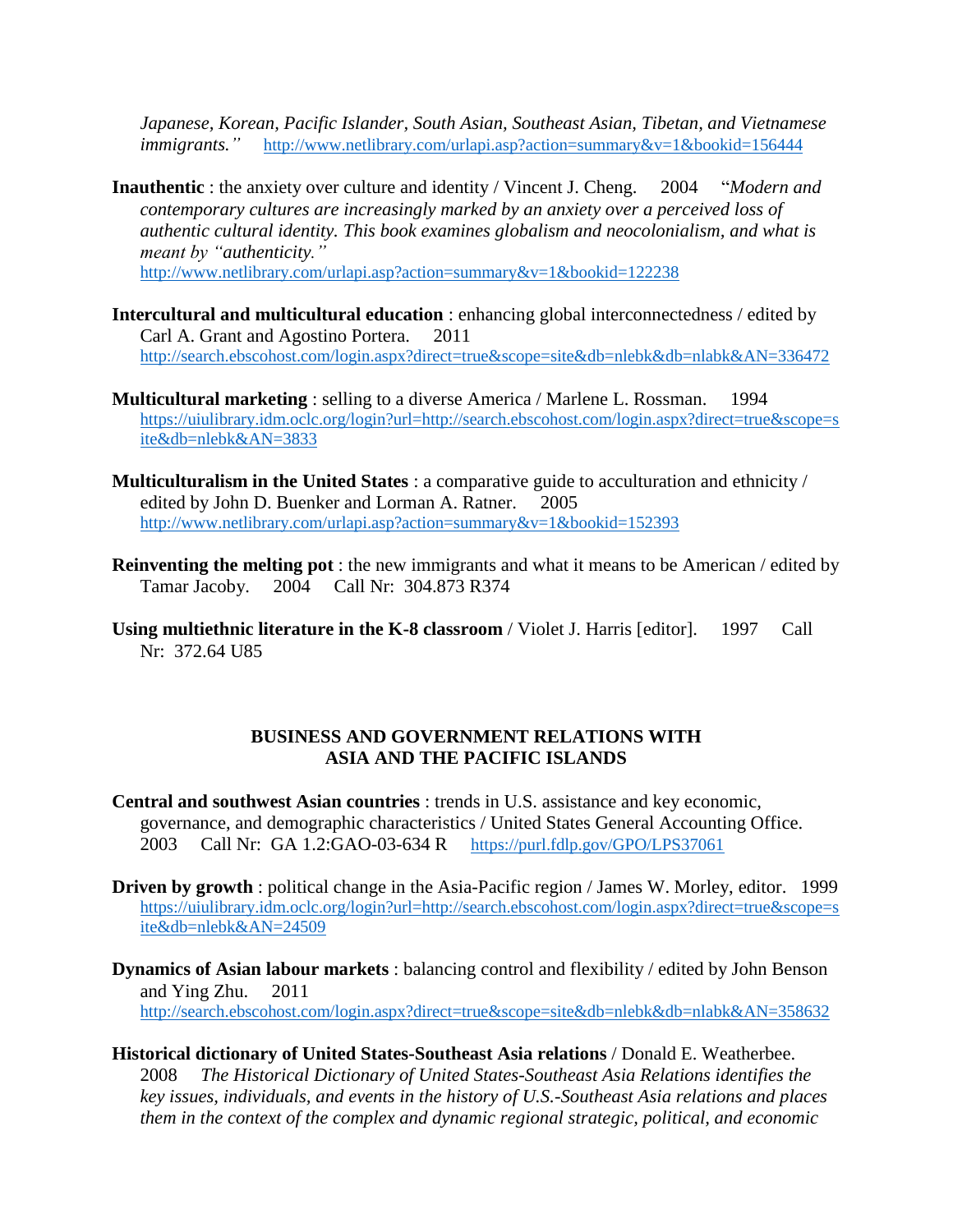*processes that have fashioned the American role in Southeast Asia.* <http://www.netlibrary.com/urlapi.asp?action=summary&v=1&bookid=238225>

- **I go east** : learning from the Japanese experience / J. Tann Kok Aun ; forward by Tun Mohamed Suffian. 1982 Call Nr: 658.1145 T166i *Gift from the author. Published in Kuala Lumpur, Malaysia.*
- **Languages of business** : an international perspective / Francesca Bargiela-Chiappini and Sandra Harris. 1997 *[https://uiulibrary.idm.oclc.org/login?url=http://search.ebscohost.com/login.aspx?direct=true&scope](https://uiulibrary.idm.oclc.org/login?url=http://search.ebscohost.com/login.aspx?direct=true&scope=site&db=nlebk&AN=9200) [=site&db=nlebk&AN=9200](https://uiulibrary.idm.oclc.org/login?url=http://search.ebscohost.com/login.aspx?direct=true&scope=site&db=nlebk&AN=9200)*
- **State, society and international relations in Asia** : reality and challenges / edited by M. Parvizi Amineh. 2010 <http://search.ebscohost.com/login.aspx?direct=true&scope=site&db=nlebk&db=nlabk&AN=324543>

#### **CULTURE AND SOCIAL LIFE IN ASIA AND THE PACIFIC ISLANDS**

- **Aliens R us** : the other in science fiction cinema / edited by Ziauddin Sardar and Sean Cubitt. 2002 Call Nr: 791.43915 A398
- **Food culture in colonial Asia** : a taste of empire / Cecilia Leong-Salobir. 2011 <http://search.ebscohost.com/login.aspx?direct=true&scope=site&db=nlebk&db=nlabk&AN=364126>
- **Higher education in Southeast Asia** : blurring borders, changing balance / Anthony Welch. 2011

<http://search.ebscohost.com/login.aspx?direct=true&scope=site&db=nlebk&db=nlabk&AN=361914>

- **India and the awakening East** / Eleanor Roosevelt. 1953 Call Nr: 915.4 R67 *Book written by First Lady Eleanor Roosevelt on social conditions in India.*
- **Learning, teaching, and musical identity** : voices across cultures / edited by Lucy Green. 2011 <http://search.ebscohost.com/login.aspx?direct=true&scope=site&db=nlebk&db=nlabk&AN=381965>
	-
- **Performing ethnomusicology** : teaching and representation in world music ensembles / edited by Ted Solís. 2004 <http://www.netlibrary.com/urlapi.asp?action=summary&v=1&bookid=119358>
- **Taming the wind of desire** : psychology, medicine, and aesthetics in Malay shamanistic performance / Carol Laderman. 1991 [https://uiulibrary.idm.oclc.org/login?url=http://search.ebscohost.com/login.aspx?direct=true&scope=s](https://uiulibrary.idm.oclc.org/login?url=http://search.ebscohost.com/login.aspx?direct=true&scope=site&db=nlebk&AN=10048) [ite&db=nlebk&AN=10048](https://uiulibrary.idm.oclc.org/login?url=http://search.ebscohost.com/login.aspx?direct=true&scope=site&db=nlebk&AN=10048)